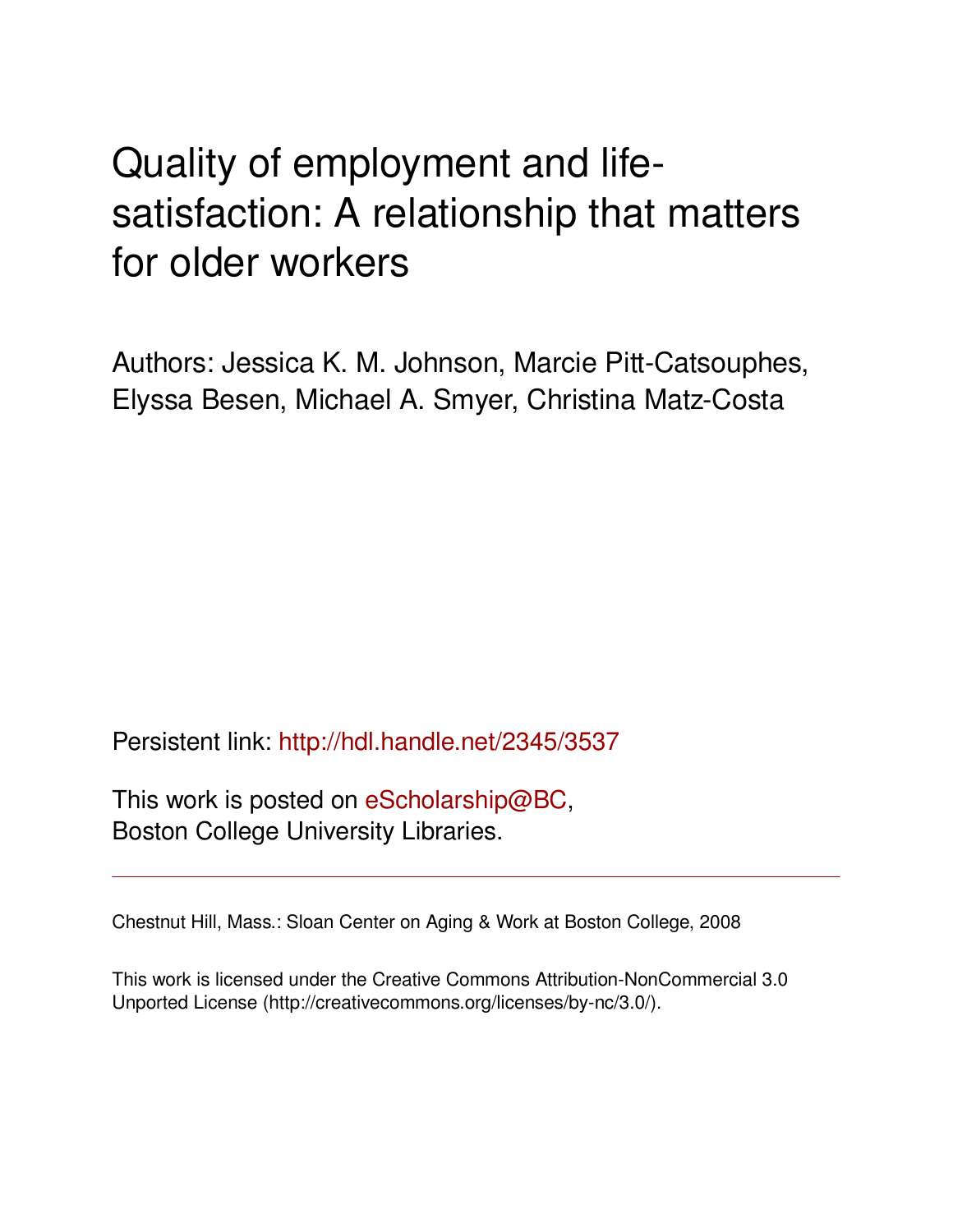### A RESEARCH CENTER SUPPORTED BY THE ALFRED P. SLOAN FOUNDATION

THE CENTER ON

**AGING & WORK WORKPLACE FLEXIBILITY** AT BOSTON COLLEGE

Issue Brief 13 February, 2008

## **Quality of Employment and Life Satisfaction: A Relationship that Matters for Older Workers**

**by Jessica K. M. Johnson, Marcie Pitt-Catsouphes, Elyssa Besen, Michael Smyer, and Christina Matz-Costa**

This Issue Brief offers insights about how employment experiences affect the life satisfaction of older workers. We explore the following questions:

- Why does employee well-being and life satisfaction matter to employers?
- What factors affect life satisfaction?
- Is there a connection between working and life satisfaction?
- What factors explain variation in the life satisfaction of older workers?

## Introduction

During the last half of the 20th century, the labor force participation rates of people aged 55 and older dropped. However, beginning in the mid 1990s, there was a "turning of the tide," and these rates started to rise, particularly among women (see Figure 1).<sup>1</sup>

Several factors have contributed to the new trends in later retirement. The increase in the labor force participation of older workers reflects both societal

shifts as well as changes in the lives of older workers. Economic conditions, occupation-specific labor force shortages, and new attitudes about aging and work have affected older workers' decisions about continued labor force participation. There have also been changes in the experience of older workers themselves that affect their decisions about work and retirement. The improved health status of older adults has increased life expectancy of both men and women. $3$  As a result, a greater percentage of older workers are physically able to continue to work. The assessments that older workers make about the adequacy of their financial resources affects their decisions as well. In fact, a minority of Baby Boomers (approximately one-quarter) report that they are very confident that they will have enough money to live comfortably in retirement.<sup>4</sup> In summary, older people are increasingly finding that they either want to work and/or they have work.<sup>5</sup>

Recent studies suggest that employment—particularly having a job that is a quality job and one that fits with the employees' priorities and preferences—contributes to the quality of life and life satisfaction of older workers.<sup>6</sup> Life satisfaction has also been linked to employee's work behaviors, including job performance; therefore, life satisfaction is a topic of interest for organizations striving to be employers-of-choice.

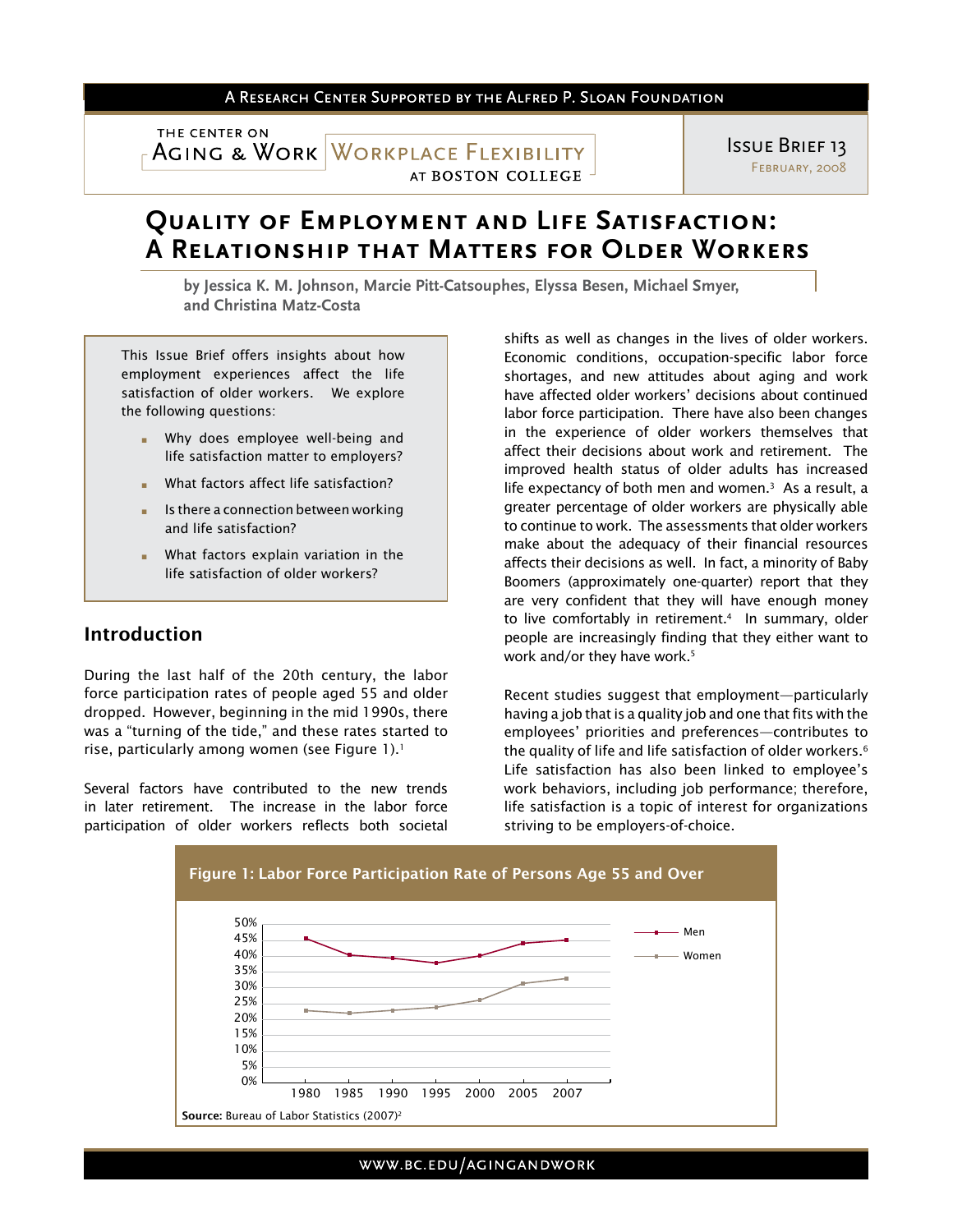## Why does employee well-being and life satisfaction matter to employers?

Employee well-being affects four aspects of work: job performance, absenteeism, turnover, and organizational commitment.7 This relationship can work both ways: high well-being can have a positive impact on work behaviors, and positive work experiences have a positive impact on well-being. There is also a connection between life satisfaction and well-being: people with higher life satisfaction also report greater well-being.7

**Job Performance:** At the workplace, managers observe that workers who are "happy" tend to have higher job performance than workers who are less happy.<sup>8</sup> Life satisfaction may influence (moderate) the relationship between job satisfaction and performance; that is, the link between job satisfaction and performance tends to be present only if the employee also reports high levels of well-being (i.e., life satisfaction). 9 As a consequence, it is important for employers to pay attention to employees' well-being as well as their job satisfaction.

- **Absenteeism:** Workers with higher levels of life satisfaction and well-being have lower levels of absenteeism.10, 7
- **E** Unwanted Turnover: Regardless of job satisfaction levels, employees with higher well-being are less likely to turnover.<sup>11</sup> Life satisfaction and wellbeing also influence the relationship between turnover and job satisfaction; employees are more likely to turnover when both their wellbeing and job satisfaction are low.
- **Organizational Commitment: There are** connections between life satisfaction and organizational commitment. High levels of organizational commitment are related to greater life satisfaction (and vice versa).<sup>12</sup> Organizational commitment may in turn lead to lower absenteeism, lower turnover, greater job satisfaction and job performance. Finally, employees with higher levels of life satisfaction are more likely to display organizational citizenship behaviors, such as assisting colleagues.<sup>13</sup>



## What factors affect life satisfaction?

Life satisfaction reflects our assessments of many different facets of our lives, such as physical health, wealth, mental health, social relationships, and our sense of accomplishment (such as through paid and unpaid work).

Physical Health and Age: In 2001, 82% of people between the ages of 50-64 reported being in good to excellent health, with 42% being in very good or excellent health.<sup>14</sup> Two-thirds (68%) of those age 65-79 assessed their health as good or excellent (see Figure 2).  $14$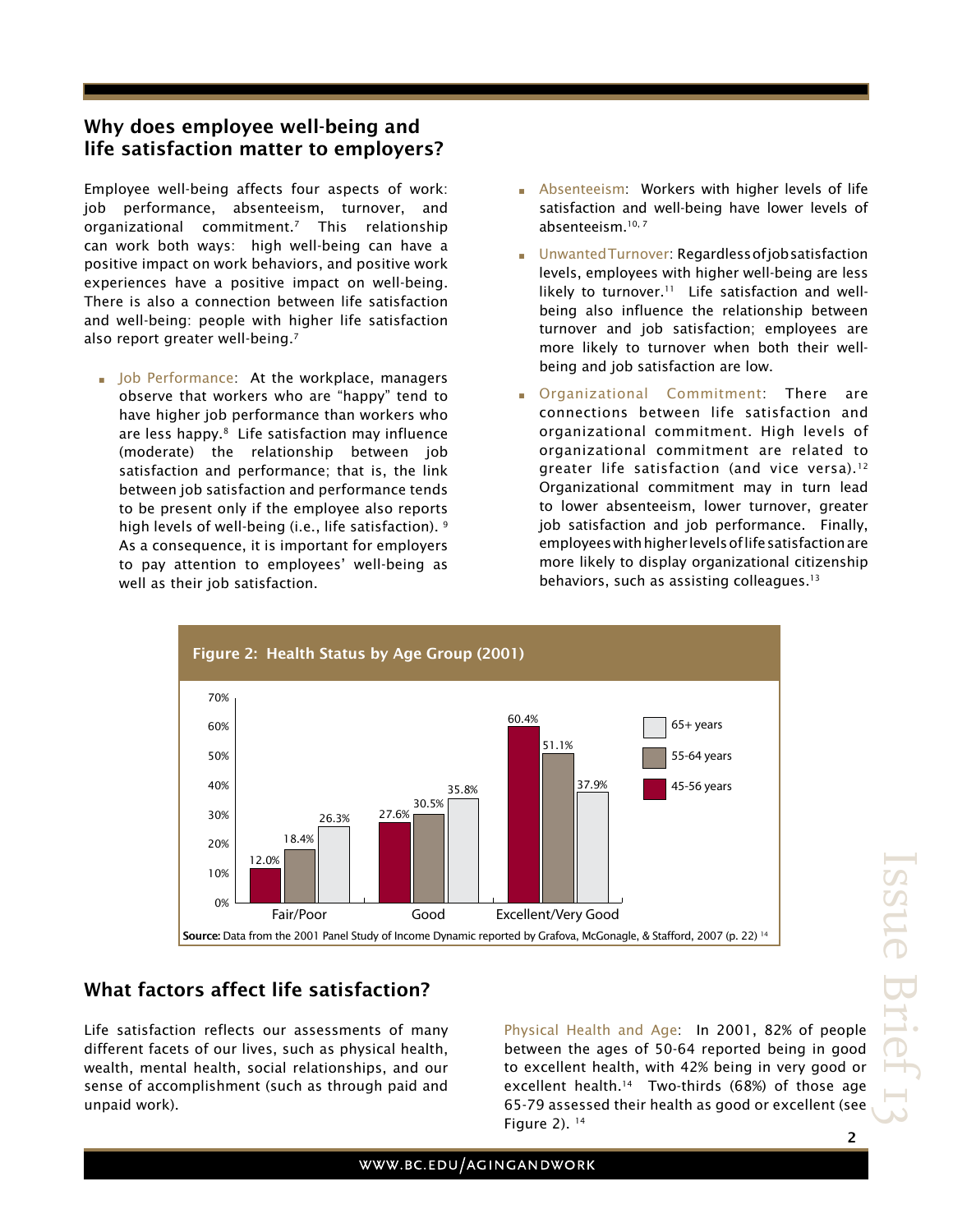Wealth and Age: According to the "Income-to-Needs" standards established by the Census Bureau, the highest income-to-needs ratios are reported for people 50-64 years of age, compared to those under the age of 50 or those ages 65-79. However, when looking only at those who report they are in excellent health, the ratio of income-to-needs improves with age.14

Mental Health and Age: Mental disorders are the leading cause of disability in the U.S. for ages

15-44.<sup>15</sup> This has direct implications for employee well-being and productivity. There are many ways to assess mental health. One set of questions used by the National Health Survey found that psychological distress is highest among 17-44 year olds, it decreases for 45-64 year olds, and then increases slightly among 65-79 year olds.<sup>16</sup> As noted in Figure 3 below, adults 50 years of age and older are less likely than younger adults to exhibit serious psychological distress in the preceding year.<sup>16</sup>



Social Relationships: Research has shown that social relationships—at home, in the community, and at the workplace—play a large role in satisfaction with life ratings.17 Some older workers report that one of the benefits of work is the opportunity to form relationships with other employees. In general, people 50-64 years of age have larger social networks than those 65-79 years of age.<sup>18</sup>

Accomplishments Through Paid/Unpaid Work and Age: Life satisfaction reflects our perceptions of the meaningfulness of our lives. Personal accomplishments achieved through paid work and through unpaid work at home and in the community can contribute to a sense of satisfaction with life.

As pointed out earlier, higher percentages of older workers are participating in the labor force in comparison to years past. However, the percentage of people working declines with age, beginning at around age fifty (See Figure 4.)



3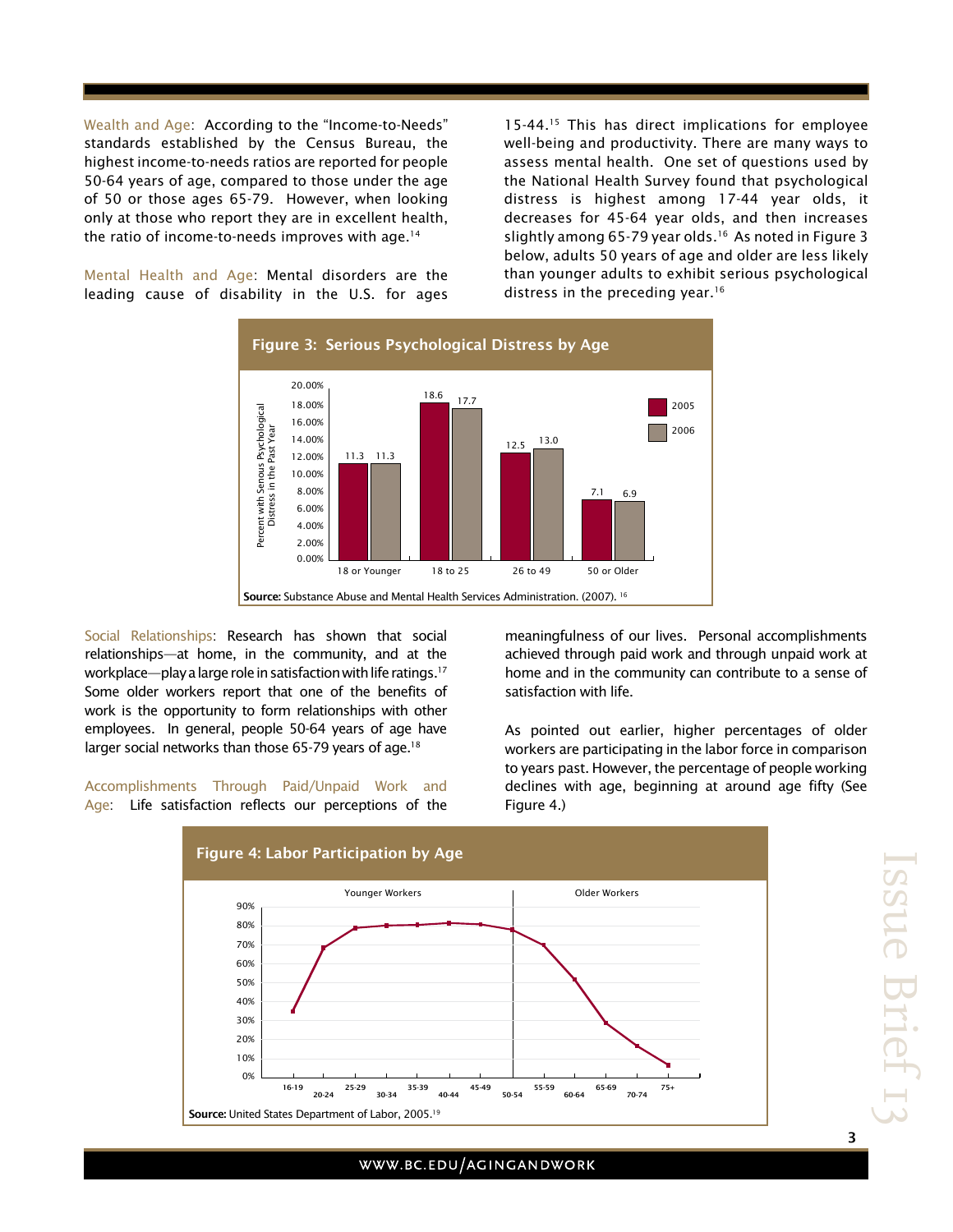The number of hours spent on volunteer activities increases with age. On average, approximately 29% of all civilian adults volunteered from September 2004 to September 2005 (with an average of 126 total volunteer hours), of those, 30.7% were 50-64 years old (with an average of 136.5 total hours), and 24.8% were 65+ years old (with an average total of 175 hours) (see Figure5).20



### Are people more or less satisfied with their lives as they age?

Some studies have found that life satisfaction is relatively stable over one's life course.<sup>21</sup> That is, people who have high life satisfaction as young adults are likely to also have high life satisfaction later in life. However, there is also some evidence that life satisfaction may fluctuate from age to age, at least in some countries. For example, in one study, 24% of Danes between the ages of 62 and 77 identified the decade between age 30 and 39 as the most satisfying decade of their lives; only 8% identified the current decade (i.e., a decade in later-life) as the most satisfying decade of their lives.<sup>22</sup>

## Is there a connection between working and life satisfaction?

In general, high quality jobs support people's financial, social, physical, and emotional wellbeing.23, 24, 25 Although there is a lot of information about the life satisfaction of older people, there has been very little research conducted about the life satisfaction of those older people who work, either compared to younger workers or compared to older people who do not participate in the labor force.

Data from the 2002 National Study of the Changing Workforce suggests that wage and salaried workers aged 54 and older are more likely to report being "very satisfied" with their lives than younger workers.<sup>26</sup>



4

## WWW.BC.EDU/AGINGANDWORK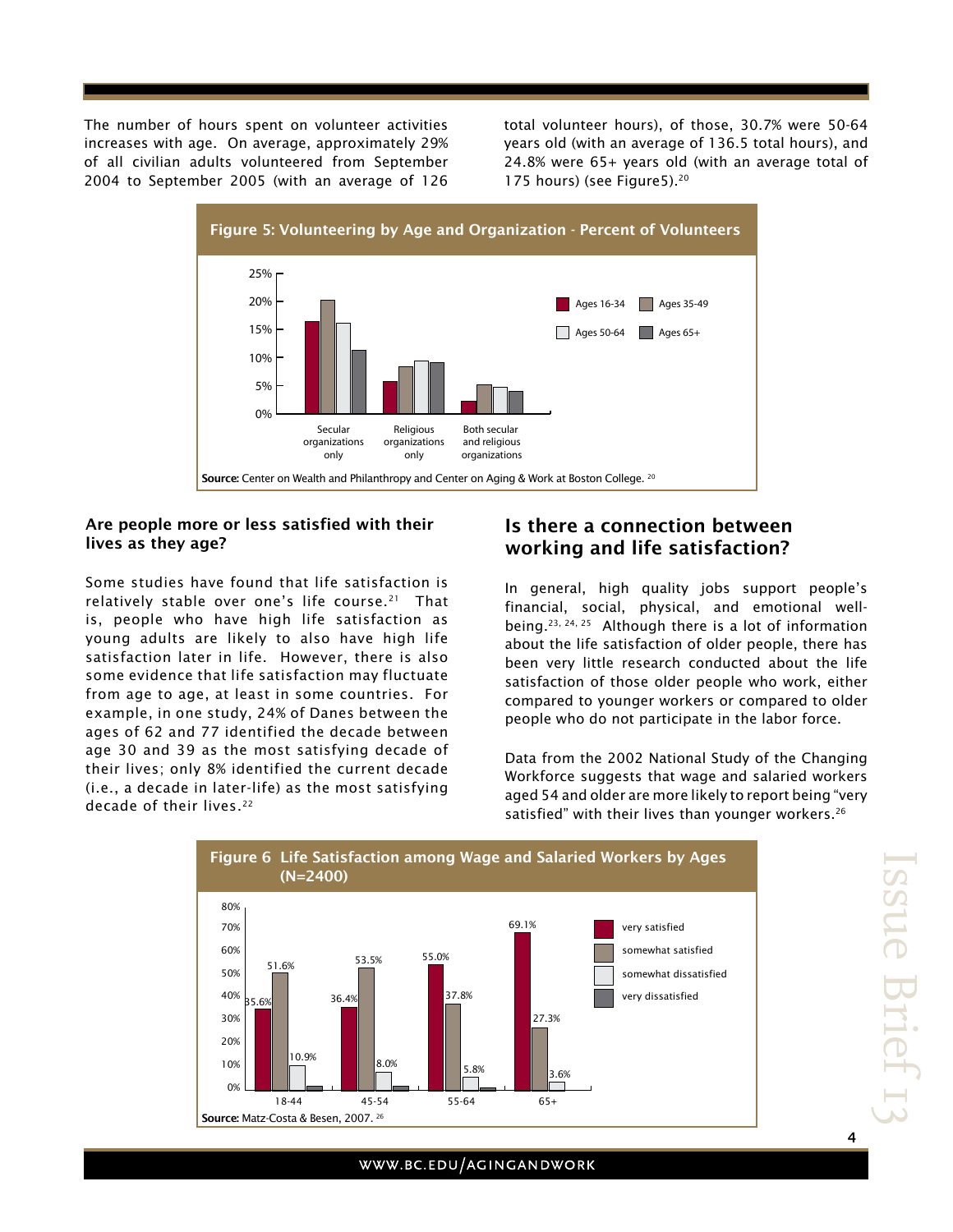## Are there differences in life satisfaction of older adults who are in the workforce versus those who are not?

Although the research findings are a bit mixed, $27$  it appears that working might be beneficial for older adults, particularly for those who want to work and are healthy enough to work. One study of individuals aged 65 and above found a relationship between life satisfaction and employment, even when controlling for the impact of perceived social support, one of the potential benefits of work.28 A different investigation focused on people between the ages of 59 and 69 and found that individuals who retired between 2000 and 2002 reported lower levels of well-being than those who continued to work.<sup>29</sup>



## What factors explain variation in the life satisfaction of older workers?

We used data from the 2002 National Study of the Changing Workforce, wage and salaried workers, to identify factors that explain variation in the life satisfaction of older workers.<sup>26</sup> There were 681 individuals aged 50 and older who responded to this survey.

## **F** These workers were, on average, 57 years old.

- **About 60.6% of them worked for private for**profit businesses.
- **Fig.** They typically had one other person in their immediate families.

## Who are these older workers?

Many had access to health insurance—paid in part or full by their employers, workplace retirement benefits, and a high number of flexible work options (see Figure 7).

- **Form** In 2002, they personally earned a mean of \$44,988 and their partners (if they were married/partnered) earned a mean of \$47,504.
- Most were female, white, non-Hispanic, and in good health.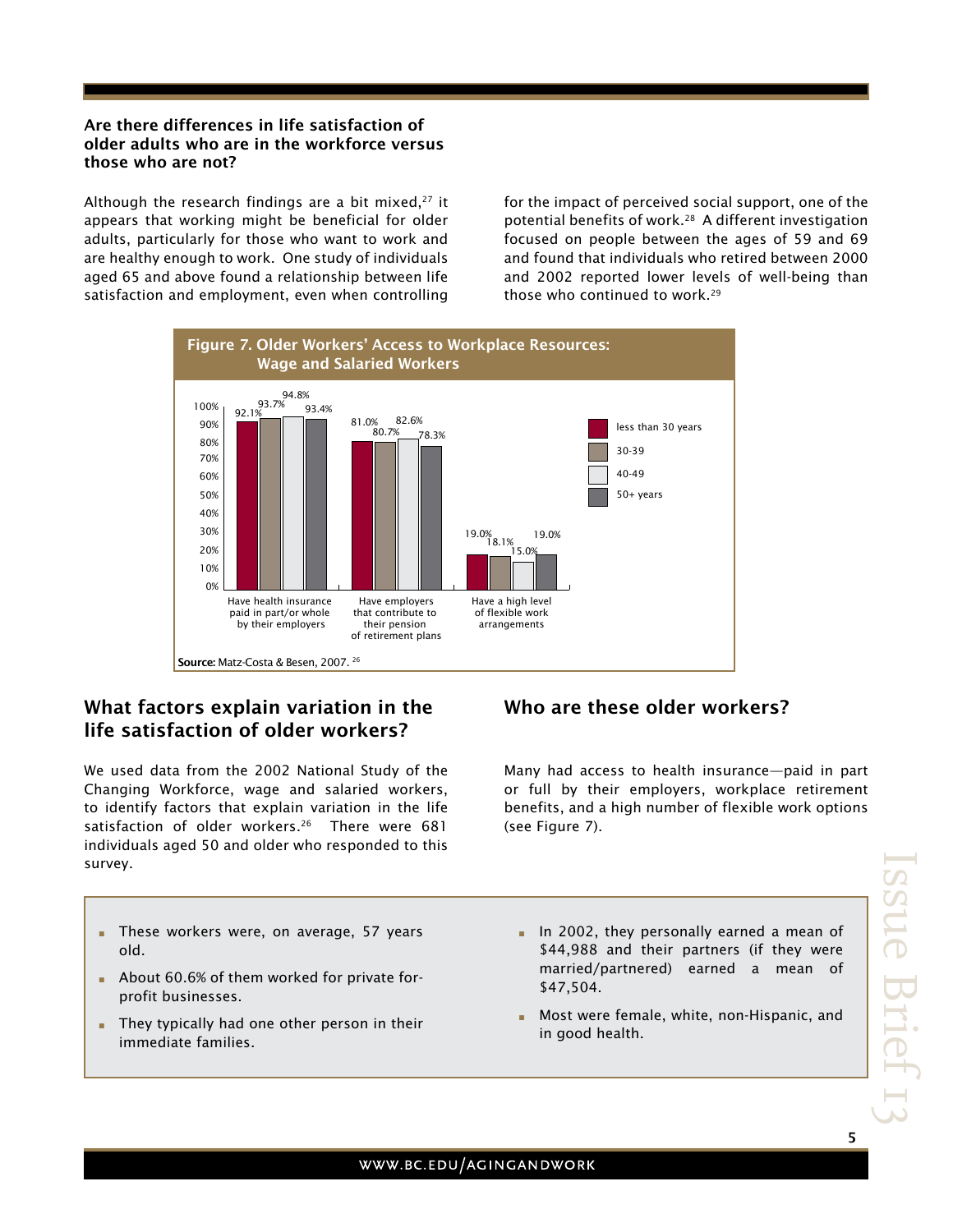

Figure 8 summarizes the categories of information that we anticipated would affect the life satisfaction of older workers.

## Which older workers are satisfied with their lives?

The data suggest that the following factors explained variation in life satisfaction:

Socio-Demographic Characteristics: Among older workers, the odds of being very satisfied with life are:

- **63.6% higher for females than for males**
- **45.3% lower for white non-Hispanics than for** people of other ethnic/racial backgrounds
- **8.5% higher with every additional year in age**

Individual Capacities: Among older workers, the odds of being very satisfied with life are:

- **187.8% higher for those in good or excellent** health than for those poor or fair health
- **146.5% higher for those living with spouses** or partners than for those in other living arrangements
- **105.1% higher for those with extra money to** save or invest after monthly expenses than for those without such additional funds

Workplace Resources: Among older workers, the odds of being very satisfied with life are:

- **52.2% higher for those who have employers** that contribute to their pension or retirement plans than for those who do not
- **67.4% higher for those who have a high level** of flexibility on the job than for those who do not.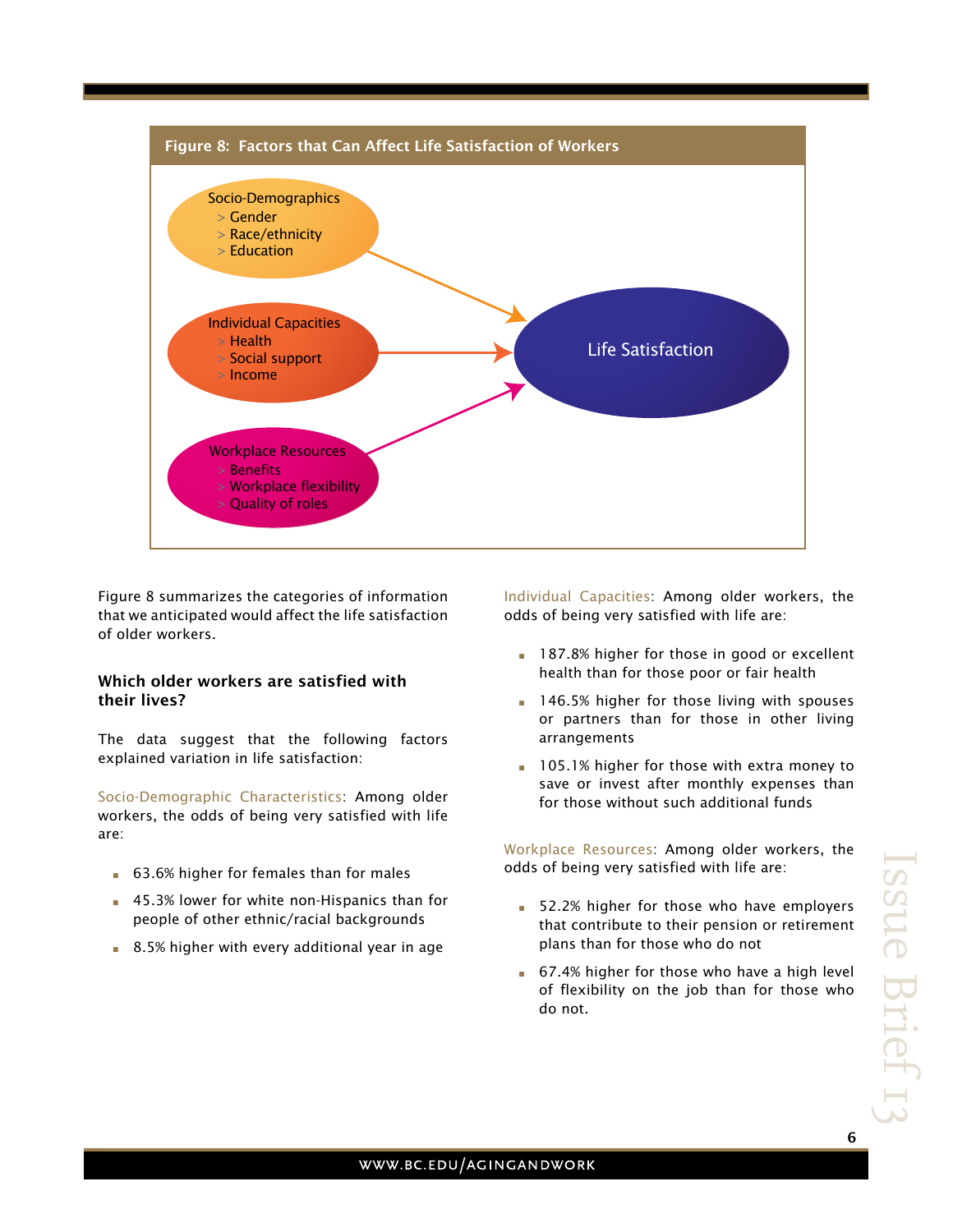## What factors did not help to explain variation in life satisfaction?

- Whether or not older workers have a graduate/ professional degree or whether they hold professional or managerial positions.
- Whether they have health insurance paid in part or full by their employers (This result may, in part, reflect the fact that some of these older workers do have access to health insurance, but perhaps not from their own employer. This may be through a spouse's employer, for example).

The big surprise was that personal income – measured in absolute dollars and cents - did not explain variation in life satisfaction, although (as noted above) having extra money after monthly expenses did.

On average, the older workers who reported that they did not have extra money after paying for monthly expenses personally earned \$33,391. Their partners earned an average of \$36,419. Approximately 34.8% of those without extra money are very satisfied with their lives, in contrast to the 48.6% of the older workers group, in general. The workers who reported that they did not have extra money after paying for monthly expenses were significantly more likely than those with extra money to be female and significantly less likely to have a graduate or professional degree, be in good health, and live with a partner (see Figure 9).

In addition, these older workers without extra money have access to fewer workplace resources (such as benefits, workplace flexibility, etc.) than those with extra money (see Figure 10).





#### WWW.BC.EDU/AGINGANDWORK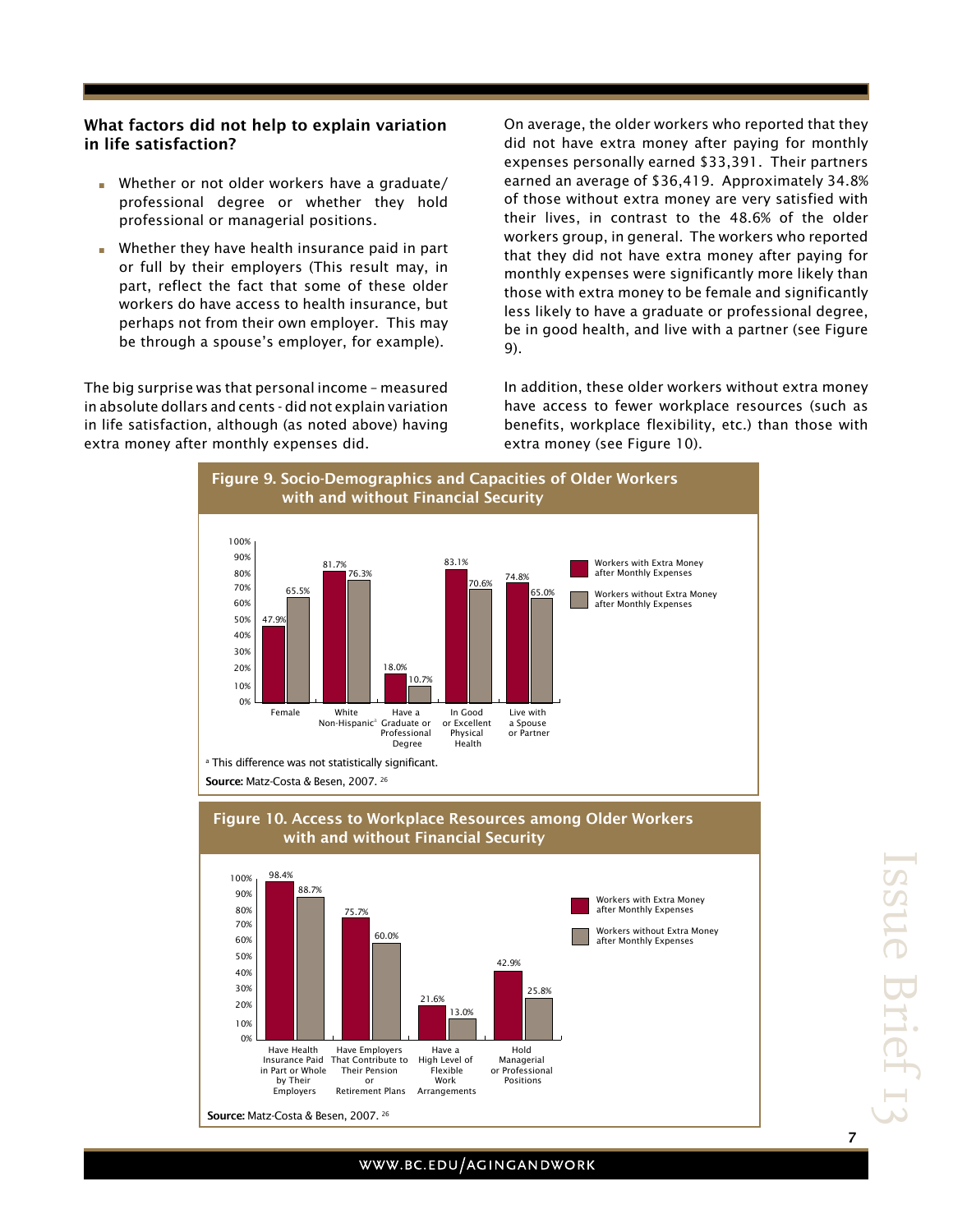#### Implications for Employers

As expected, socio-demographics, health, social support and finances play strong roles in the achievement of life satisfaction among older workers.

Of particular importance to employers, however, is that even when controlling for the influence of such individual characteristics and capacities, access to higher levels of workplace resources – including options for flexible work—clearly increases the likelihood of higher life satisfaction among older worker.

Given the links between life satisfaction and positive work behaviors, the adoption of practices such as flexible work options may result in benefits both for the organization as well as older workers.

#### About the National Study of the Changing Workforce

Many of the findings discussed in this Issue Brief are the result of new analyses of wage and salaried workers who responded to the 2002 National Study of the Changing Workforce (NSCW) and provided their ages.

The National Study of the Changing Workforce (NSCW) is conducted every five years. It surveys large samples of the U.S. workforce to collect information about both the work and personal lives of U.S. workers. The NSCW builds upon and expands the scope of the U.S. Department of Labor's Quality of Employment Survey, which was discontinued following 1977 data collection. Data from the NSCW surveys (1992, 1997, and 2002) are available (www.familiesandwork.org) for use by other researchers and have been extensively analyzed with many findings presented and published. Numerous reports presenting findings from different analyses of the NSCW can be found on the website of the Families and Work Institute

The Center on Aging & Work/Workplace Flexibility at Boston College, funded by the Alfred P. Sloan Foundation, is a unique research center established in 2005. The Center works in partnership with decision-makers at the workplace to design and implement rigorous investigations that will help the American business community prepare for the opportunities and challenges associated with the aging workforce. The Center focuses on flexible work options because these are a particularly important element of innovative employer responses to the aging workforce. The studies conducted by the Center are examining employers' adoption of a range of flexible work options, the implementation of them at the workplace, their use by older workers, and their impact on business and older workers.

The Center's multi-disciplinary core research team is comprised of more than 20 social scientists from disciplines including economics, social work, psychology, and sociology. The investigators have strong expertise in the field of aging research. In addition, the Center has a workplace advisory group (SENIOR Advisors) to ensure that the priorities and perspectives of business leaders frame the Center's activities and a Research Advisory Committee that provides advice and consultation on the Center's individual research projects and strategic direction. The Center is directed by Marcie Pitt-Catsouphes, Ph.D., and Michael A. Smyer, Ph.D.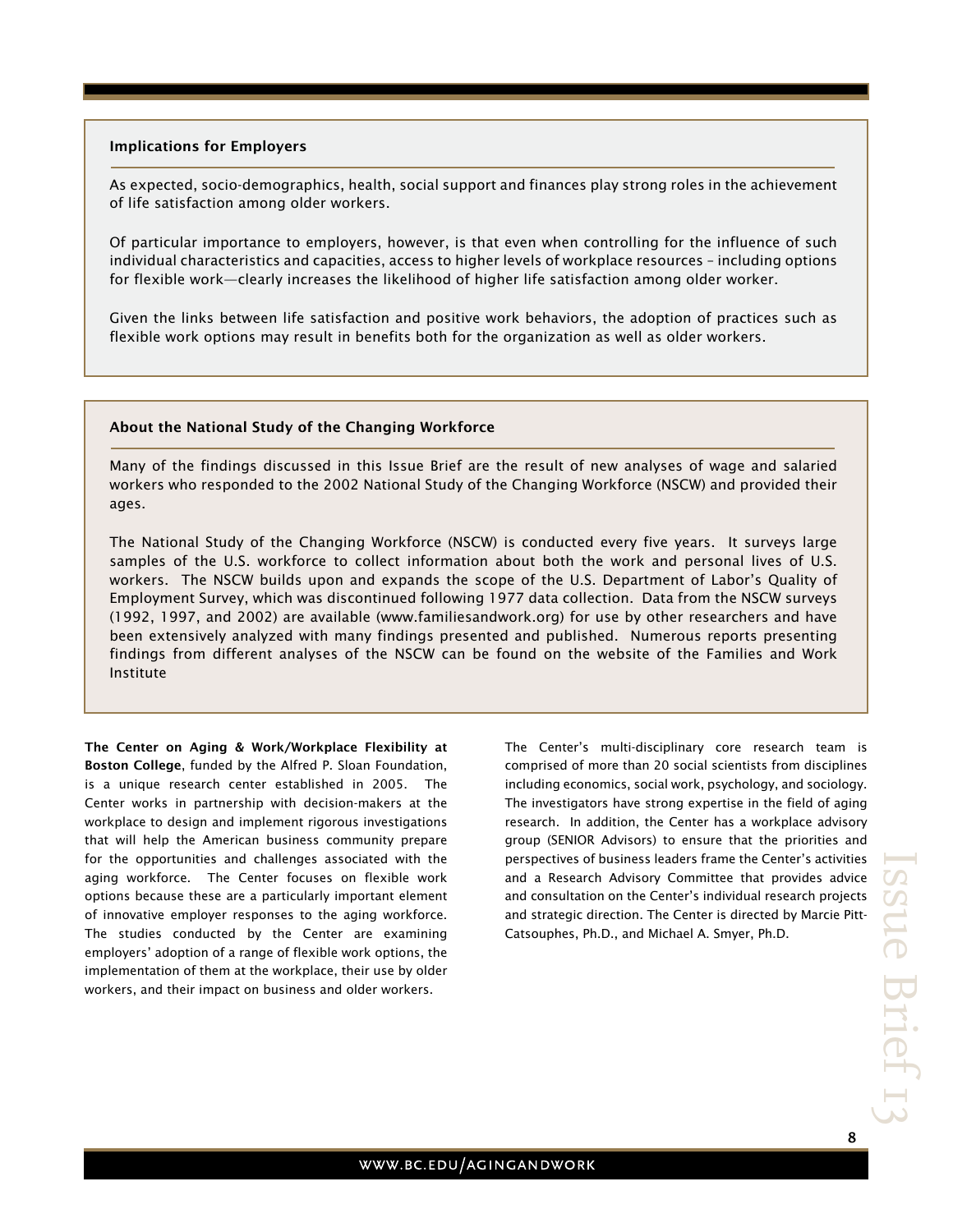Jessica K. M. Johnson, MSW, MPA, is a fourth-year doctoral student at the Boston College Graduate School of Social Work. She received her BA from Boston College and her MSW and MPA from Columbia University. Her research interests are in the areas of aging and social security, the health and well-being of elders, cross-cultural and cross-national gerontology, social networks, and poverty.

Marcie Pitt-Catsouphes, Ph.D., is an Associate Professor at the Boston College Graduate School of Social Work. She received her B.A. from Tufts University, M.S.P. from Boston College, and Ph.D. from Boston University. She is the Co-Principal Investigator of the Boston College National Study of Business Strategy and Workforce Development and the Age and Generations Study. She is the founder of the Sloan Work and Family Research Network, which provides resources about working families to business leaders and state legislators, as well as to academics around the world. Dr. Pitt-Catsouphes was a 2007 recipient of the Work/Life Legacy Award.

Elyssa Besen is a Research Assistant at the Center on Aging & Work at Boston College and a 1st year doctoral student in the Department of Psychology at BC. Elyssa earned her BA in Psychology from Brandeis University. She is interested in studying the impact of work on adult development.

Michael A. Smyer, Ph.D., is a Professor in the Department of Psychology at Boston College. A licensed clinical psychologist, he received his Ph.D. in personality and clinical psychology from Duke University and a B.A. in psychology from Yale University. Dr. Smyer was awarded the M. Powell Lawton Award for distinguished contributions to clinical geropsychology, sponsored by the American Psychological Association and the Retirement Research Foundation. He is the Co-Principal Investigator of the Boston College National Study of Business Strategy and Workforce Development and the Age and Generations Study.

Christina Matz-Costa, MSW, is a Research Associate at the Center on Aging & Work at Boston College and a fourth year doctoral student in the Graduate School of Social Work at BC. Christina earned an MSW degree from Boston College and a BA in Psychology from UMass Amherst. She has co-authored publications in the areas of work-family and employer response to the aging of the workforce.

#### References:

- <sup>3</sup> Pfizer (2007, January). *The Health Status of Older Adults*. Retrieved on November 5, 2007 from http://www.pfizer.com/files/products/The\_Health\_ Status\_of\_Older\_Adults\_2007.pdf
- <sup>4</sup> Retirement Confidence Survey (2007). *Saving for Retirement in America*. Retrieved November 5, 2007, from http://www.ebri.org/surveys/ rcs/2007.
- <sup>5</sup> Smyer, M., & Pitt-Catsouphes, M. (2007). The meanings of work for older workers. *Generations: Journal of the American Society on Aging, 31*(1), 23-30.
- James, J.B., & Spiro, A. III. (2006). The impact of work on psychological health and well-being of older Americans. In J. James, P. Wink, & K.W. Schaie (Eds.), *The crown of life: The dynamics of the early post retirement period*. New York: Springer Publishing.
- <sup>7</sup> Warr, P. (1999). Well-being and the workplace. In D. Kahneman, E. Diener, and N. Schwarz (Eds.), *Well-being: The Foundations of Hedonic Psychology* (pp. 392-412). New York, NY: Russell Sage Foundation.
- <sup>8</sup> Judge, T.A., Thoresen, C. J., Bono, J.E., & Patton, G. K. (2001). The job satisfaction-job performance relationship: A qualitative and quantitative review. *Psychological Bulletin*, 127(3), 376-407.
- <sup>9</sup> Wright, T., Cropanzano, R., & Bonett, D. (2007). The moderating role of employee positive well-being on the relation between job satisfaction and job performance. *Journal of Occupational Health Psychology, 12*(2), 93-104.
- 10 Shoenfelt, E. L, & Battista, L. (2004). A laboratory study of satisfaction effects on mood state, withdrawal intentions, and organizational citizenship behavior. *Psychological Reports, 95*(3), 803-820.
- 11 Wright, T. & Bonett, D. (2007). Job satisfaction and psychological well-being as nonadditive predictors of workplace turnover. *Journal of Management, 33*, 141-160.
- Kacmar, K., Carlson, D., & Brymer, R. (1999). Antecedents and consequences of organizational commitment: A comparison of two scales. *Educational and Psychological Measurement, 59*(6), 976-994.
- 13 Organ, D. W., & Ryan, K. (1995). A meta-analytic review of attitudinal and dispositional predictors of organizational citizenship behavior. *Journal of Applied Psychology, 72*, 75-80.
- 14 Grafova, I., McGonagle, K., & Stafford, F.P. (2007). Functioning and well-being in the third age: 1986-2001. In J.B. James and P. Wink (Eds.). *The crown of life. Dynmaics of the early postretirement period*. Annual Review of Gerontology and Geriatrics, Volume 26 (pgs. 19-38). New York: Springer Publishing Company.

#### WWW.BC.EDU/AGINGANDWORK

<sup>1</sup> Mosisa, A., & Hipple, S. (2006, October). Trends in labor force participation in the United States. *Monthly Labor Review, 129*(10), 35-57.

<sup>2</sup> Bureau of Labor Statistics (2007). *Current Population Survey 1990-2007*. Retrieved on November 1, 2007 from http://data.bls.gov/PDQ/outside. jsp?survey=ln.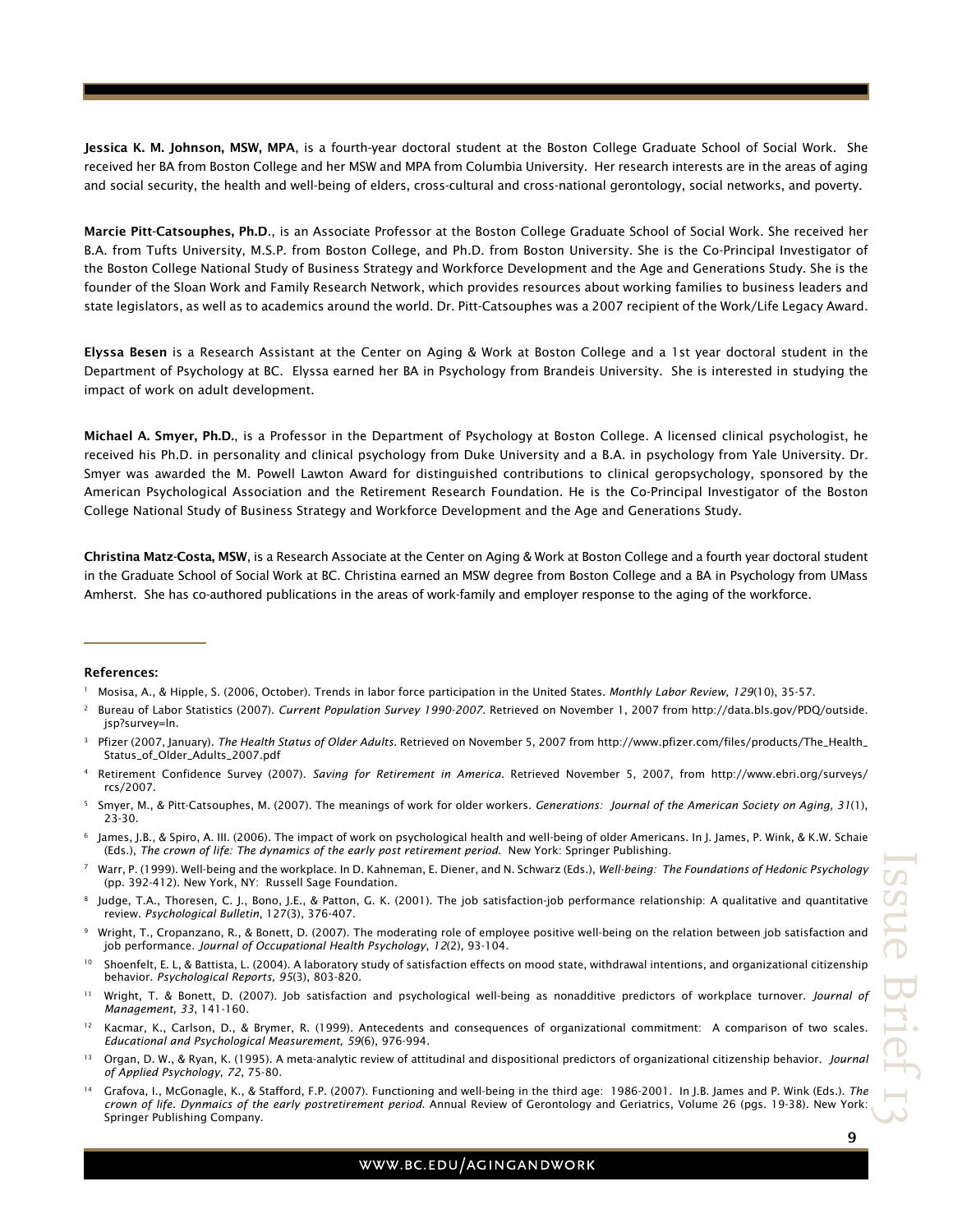- 15 World Health Organization. (2004). *The World Health Report 2004: Changing History, Annex Table 3: Burden of disease in DALYs by cause, sex, and mortality stratum in WHO regions, estimates for 2002*. Geneva: World Health Organization.
- <sup>16</sup> Substance Abuse and Mental Health Services Administration. (2007). *Results from the 2006 National Survey on Drug Use and Health: National Findings* (Office of Applied Studies, NSDUH Series H-32, DHHS Publication No. SMA 07-4293). Rockville, MD.
- 17 Gow, A., Pattie, A., Whiteman, M., Whalley, L., & Deary, I. (2007). Social support and successful aging. *Journal of Individual Differences, 28*(3), 103-115.
- <sup>18</sup> Antonucci, T.C., Ajrouch, K.J., & Birditt, K. (2007). Social relations in the third age: Assessing strengths and challenges using the convoy model. In J.B. James and P. Wink (Eds.). *The crown of life. Dynmaics of the early postretirement period. Annual Review of Gerontology and Geriatrics, Volume 26* (pgs. 193-209). New York: Springer Publishing Company.
- 19 United States Department of Labor. (2005). *Employment status of the civilian noninstitutional population by age, sex, and race*. Retrieved January 30, 2006, from http://www.bls.gov/cps/#annual
- 20 Havens, J., & McNamara, T (2007, May). *Civic Engagement: Volunteering Dynamics and Flexible Work Options*. Issue Brief 7. Chestnut Hill, MA: The Center on Aging and Work/Workplace Flexbility.
- 21 Shilling, O. (2006). Development of life satisfaction in old age: Another view on the "paradox." *Social Indicators Research 75*, 241-271.
- 22 Mehlsen, M., Platz, M., & Fromholt, P. (2003). Life satisfaction across the life course: Evaluations of the most and least satisfying decades of life. *International Journal of Aging and Human Development 57*(3), 217-236.
- <sup>23</sup> Johnson, W., & Krueger, R. F. (2006). How money buys happiness: Genetic and environmental processes linking finances and life satisfaction. *Journal of Personality and Social Psychology 90*(4), 680-691.
- <sup>24</sup> Fernandez-Ballesteros, R., Zamarron, M. D., & Ruiz, M.A. (2001). The contribution of socio-demographic and psychosocial factors to life satisfaction. *Ageing and Society 21*, 25-43.
- 25 Silverman, P., Hecht, L., & McMillin, D. (2000). Modeling life satisfaction among the aged: A comparison of Chinese and Americans. *Journal of Cross-Cultural Gerontology 15*, 289-305.
- <sup>26</sup> Matz-Costa, C., & Besen, E. T. (2007). [2002 National Study of the Changing Workforce]. Unpublished raw data.
- 27 Choi, N. G. (2001). Relationship between life satisfaction and postretirement employment among older women. *International Journal of Aging and Human Development 52*(1), 45-70.
- 28 Aquino, J. A., Russell, D. W., Cutrona, C. E., & Altmaier, E. M. (1996). Employment status, social support, and life satisfaction among the elderly. *Journal of Counseling Psychology 43*(4), 480-489.
- 29 Calvo, E. (2006, February). *Does working longer make people healthier and happier?* Retrieved April 1, 2006, from the Center for Retirement Research Web site: http://www.bc.edu/centers/crr/issues/wob\_2.pdf

*This work was supported by the Sloan Center on Aging and Work: Workplace Flexibility at Boston College (Sloan grant #5000719).*